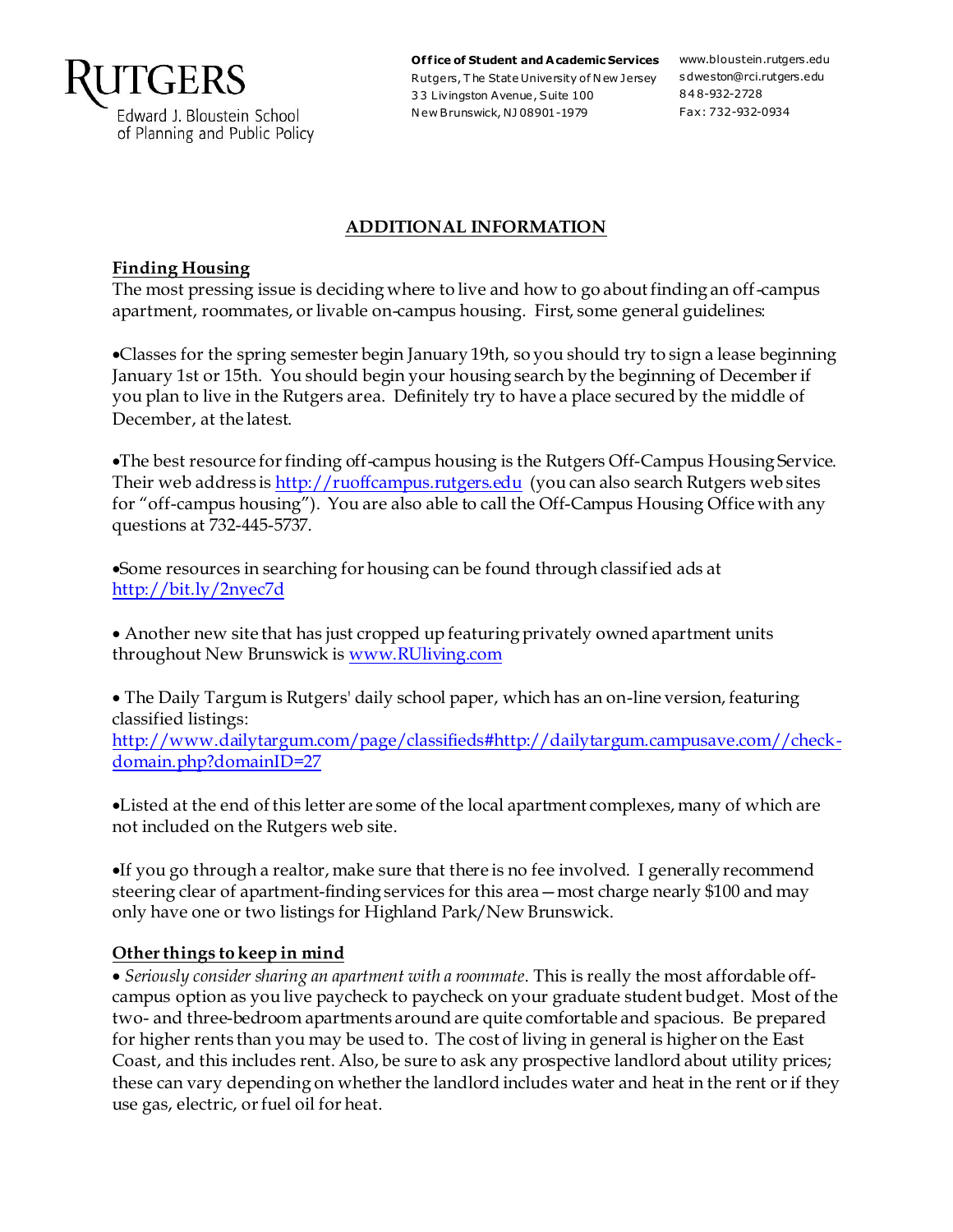

• Many landlords ask for  $1\frac{1}{2}$  months' rent as security in addition to the first month's rent, so make sure you have enough money in your account to cover the expense. Some landlords in this area require that the deposit or rent money be in the form of certified checks or money orders. Be prepared to set up a bank account during your visit in case your landlord requires this kind of payment. More information about banks follows in this letter. Additionally, when thinking about initial setup costs, do not forget to figure in student fees (~\$450/semester), student health insurance (~\$340/year, one-time fee), and books (~\$450/semester).

Be sure to investigate apartments in converted houses—these are generally cheaper than apartment complexes. The Rutgers Off-Campus Housing Service is a good place to check, but you can also walk around the neighborhood you are interested in and look for "For Rent" signs, notices in shops, etc.

#### **Locations:**

Highland Park: Highland Park is the most popular place for graduate students to live; it is mostly residential with many quiet, tree-lined side streets. If you do not own a car, Highland Park is your best option because there is a supermarket within walking distance. Rent for a studio apartment can range from \$1000-\$1200. One-bedroom apartments are usually \$1200- \$1500; two-bedroom, \$1350-\$1500.

New Brunswick: New Brunswick is a small city with a bit of a more urban neighborhood feel. It is more economically and ethnically diverse than Highland Park, and offers a wider range of housing prices and options. Many undergraduates live in an area near the fraternities and bars on Easton Avenue. If you're looking for a quieter neighborhood, try the area by the Alexander Library and Buccleuch Park by the College Avenue campus, or closer to the Douglas College campus. It is worth noting that the privately owned Rockoff Hall apartments are located one block from the Bloustein School on the corner of New St. and George St. These are newer dormstyle units and can offer a reasonably priced option at a great location. Their phone # is 888- 356-3003 or go to Rockoffhall.com.

Piscataway, Somerset, and North Brunswick: These towns are mostly residential, and are a 10-20 minute commute by car to campus. Rents vary, though are mostly on par with New Brunswick or even a bit lower.

Metuchen, Edison: These towns are accessible by train. They are very similar to Highland Park, with comparable rents.

Princeton: Half an hour away by train, bus, or car. Calm, residential neighborhoods, more shops and restaurants within walking distance than Highland Park or New Brunswick, though in general the town is slightly more upscale. Rents are on par with Highland Park or New Brunswick.

Hoboken and Jersey City: Both have the advantage of being just across the river from Manhattan, and both are accessible to New Brunswick by train (NJ Transit and PATH). Commuting time to campus is about an hour. Hoboken is more expensive and more gentrified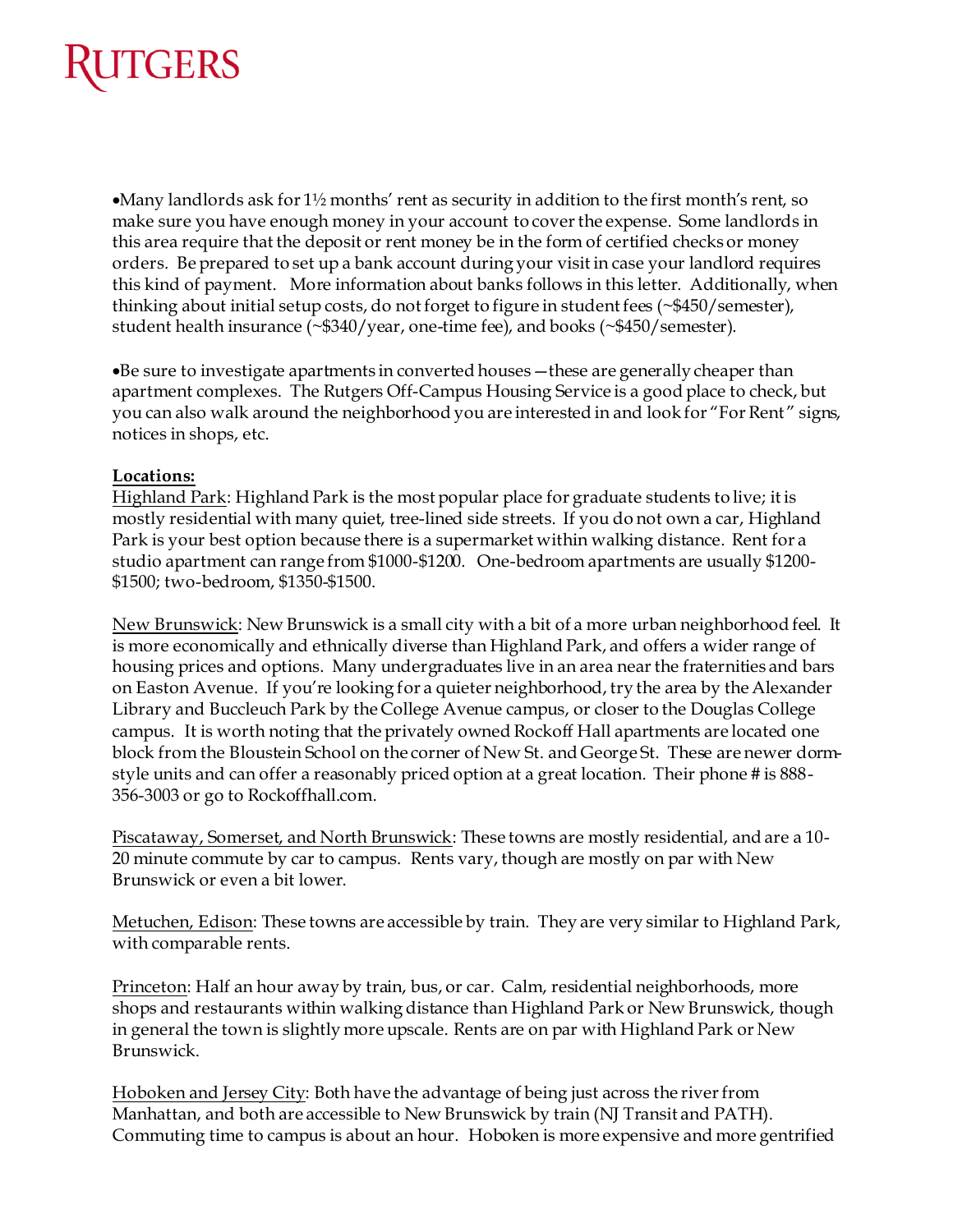# RUTGERS

than Highland Park or New Brunswick. Jersey City is a little bit less expensive than Hoboken and rents can be comparable to Highland Park.

New York or Philadelphia: If you *must* live in a big city, New York is an hour away by train or bus; Philadelphia is an hour and a half to two hours by train. New York is very expensive; Philadelphia is relatively cheap. Another place to find housing in New York is the Park Slope area of Brooklyn, where a lot of history grad students tend to gravitate. The Park Slope Food Coop has lots of announcements about sublets, studios, and shares. It is located on Union Street, between 6th and 7th avenues, and the phone number is 718-622-0560. While you have to be a member of the coop to shop, word has it that the general public can use the message board--just go straight up the stairs when you enter, rather than turning left to enter the store. Uptown Manhattan also has a few affordable neighborhoods, as does the Bronx. Another upcoming area of New York inhabited by a younger demographic is the Williamsburg section of Brooklyn. It's relatively close to downtown NYC and some portions of it are only 1 or 2 subway stops out of Manhattan on the L train (Bedford or Lorimer subway station stops).

#### **On-Campus Housing**

On-campus housing can be an affordable alternative. Living situations range from shared apartments to dorm-like single rooms in large buildings. You will find a map noting the location of all these housing options in the relocation packet. Below are basic summaries of each of the options:

 Old Gibbons: Located on the Douglas Campus and housing only women, these house-like buildings provide single rooms, communal bathrooms, and a small kitchen. Occupancy is limited to 12 students per building, and generally provides a good quiet place to study and a supportive environment. On-site parking for residents. The Bloustein School is approximately a 20-minute walk from here. This site is accessible via the free campus shuttle bus.

Starkey: Located on the Cook Campus, Starkey offers apartment-style living (though with the same dorm-style furniture). Most apartments have four single bedrooms, substantial storage space, and a good-sized kitchen, dining, and living area. Accessible to College Avenue by campus bus. On-site parking for residents. The Bloustein School is approximately a 15-minute bike ride from here. This site is accessible via the free campus shuttle bus.

Buell: Same format as Starkey, though located on Busch Campus. Can be isolating especially if you don't have a car and must rely on campus buses. On-site parking for residents. One big plus for the Buell Apartments is that their facilities tend to be newer than those at Old Gibbons and Starkey. The Bloustein School is approximately 20 minute away by bicycle. This site is accessible via the free campus shuttle bus.

Family Student Housing: The ones I've seen feel more like apartment complex than a dorm, except for the ubiquitous industrial furniture. Once again, these apartments are a bit isolated, so a car always helps. There may be a waiting list for this housing, so get in touch with oncampus housing services as soon as possible if you interested in this option.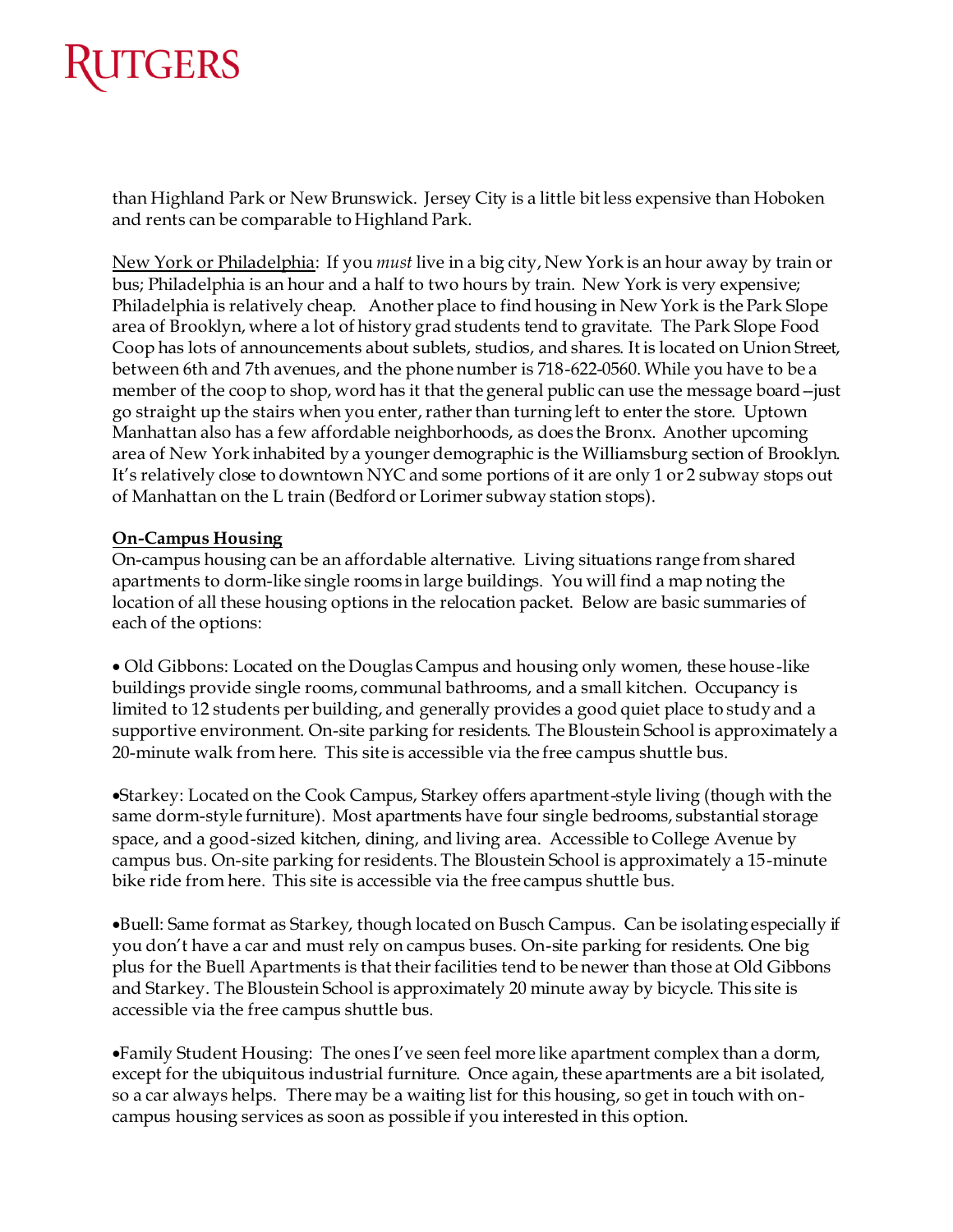

#### **Finding Roommates** (a few options)

On occasion, continuing students post notices throughout the school searching for roommates for the upcoming school year. You are welcome to contact the Office of Student and Academic Services (848-932-2727 or via email at [courtney.culler@rutgers.edu\)](mailto:courtney.culler@rutgers.edu) to find out about any such notices.

The Off-Campus Housing Service lists rooms for rent in apartments and houses. When filling out the online search form, make sure to be as general as possible to increase the number of hits you will get back. I suggest checking this list at least once a day, if not more often. There are many respondents for rooms and they go quickly.

#### **Once you find your housing**

Utilities: Here are phone numbers for the local utility companies. You may want to call a week or two in advance to arrange for your utilities so that you have access to electricity, phone, gas, etc., when you arrive. Do not forget to figure into your budget possible deposit costs.

| Electric & Natural Gas: | PSE&G: 1-800-436-7734               |
|-------------------------|-------------------------------------|
| Water:                  | Middlesex Water Co.: 1-732-634-1500 |
| Cable:                  | Cablevision: 1-732-297-4946         |

Banking: The Rutgers Off-Campus Housing Service has materials about local banks and rates. Here are a few of the most popular. Remember that you should establish a bank account here on your apartment-finding visit.

Wells Fargo offers special accounts for students and has an ATM in downtown New Brunswick and Highland Park—also convenient drive-through locations. Highland Park: 104 Raritan Ave, (732-572-4200); New Brunswick, 120 Albany St. Plaza (732-843-4200). There's also a toll-free new accounts line: 1-800-801-0714 (be sure to ask about student accounts).

PNC has convenient ATM machines on campus and throughout the area. They also have student accounts: New Brunswick: 1 Penn Plaza (732 545-2700).

Bank of America, Bank of New York and TD Bank all have locations all within walking distance of the school. (800) 841-4000 (Bank of America).

The Rutgers Credit Union is a good option if you live close to campus—it has few fees (esp. if you take advantage of direct deposit) and requires only a \$25 minimum balance in your savings account and no balance for your checking. Finding no-fee ATMs can be a problem. <https://www.rutgersfcu.org/home/default.aspx>

Car Insurance: If you are moving from another state, keep your car registered at an address in your home state if at all possible. New Jersey still has the highest car insurance rates in the country (even for good, over-25, and /or married drivers, insurance rates are often \$1200 per year or higher).